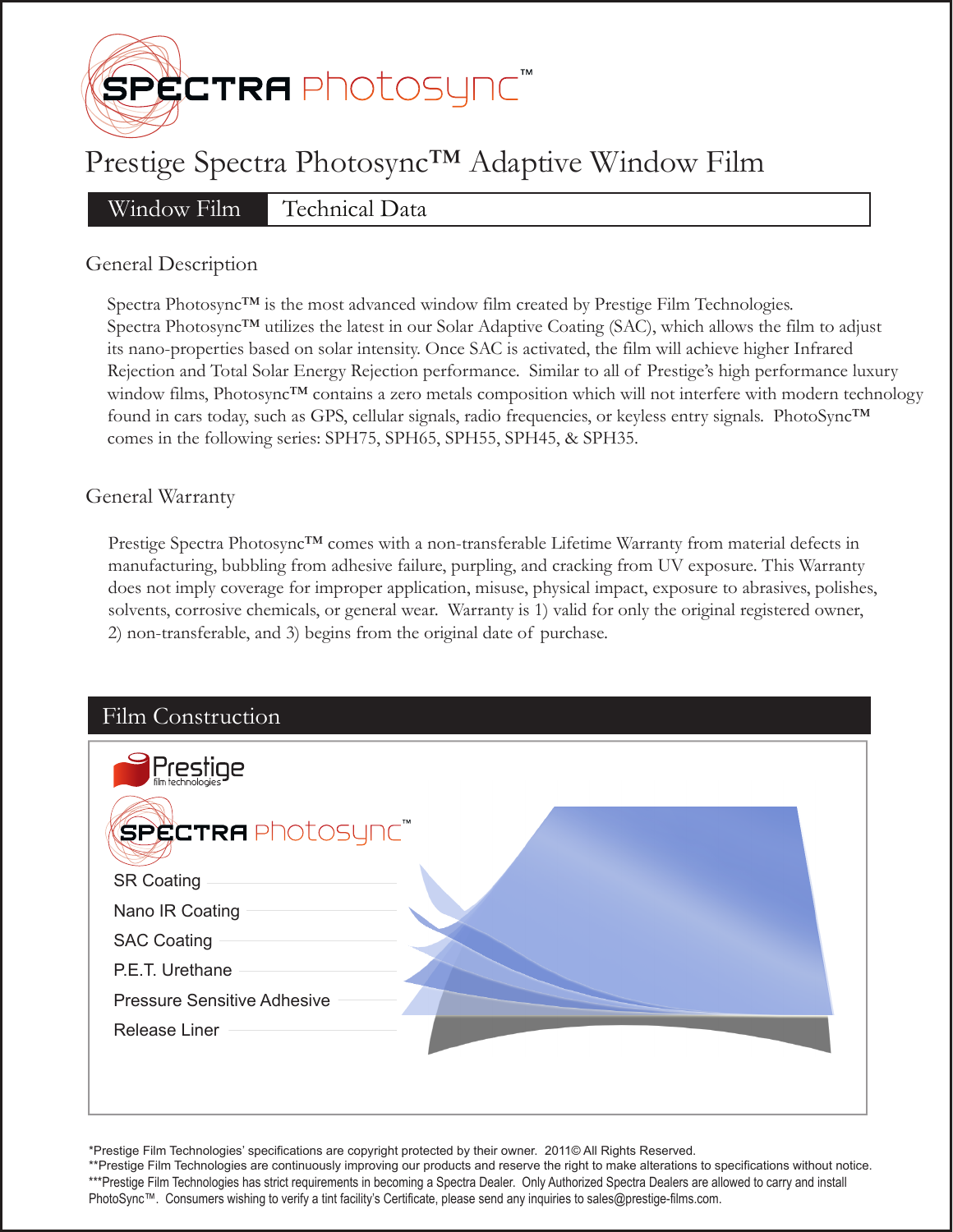SPECTRA Photosync<sup>\*</sup>

# Specification

| Properties                                              | SPH35                                                            | SPH45         | SPH <sub>55</sub> | SPH65         | SPH75         |  |
|---------------------------------------------------------|------------------------------------------------------------------|---------------|-------------------|---------------|---------------|--|
| Visible Light Transmitted (VLT)                         | 32%                                                              | 44%           | 55%               | 66%           | 75%           |  |
| Visible Light Transmitted (VLT)<br>after SAC Activation | 29%                                                              | 38%           | 48%               | 58%           | 72%           |  |
| Visible Light Reflected                                 | 7%                                                               | 9%            | 10%               | 10%           | 10.3%         |  |
| Visible Light Reflected after SAC Activation            | 6.8%                                                             | 8.5%          | 9.4%              | 9.4%          | 9.8%          |  |
| U.V. Rejection                                          | 99.5%                                                            | 99.5%         | 99.5%             | 99.5%         | 99.5%         |  |
| <b>SHGC</b>                                             | $0.24 - 0.21$                                                    | $0.34 - 0.29$ | $0.38 - 0.33$     | $0.43 - 0.36$ | $0.44 - 0.42$ |  |
| SC                                                      | $0.28 - 0.24$                                                    | $0.39 - 0.33$ | $0.44 - 0.38$     | $0.49 - 0.41$ | $0.51 - 0.48$ |  |
| <b>IRR</b>                                              | 89%                                                              | 93%           | 90%               | 89%           | 84%           |  |
| IRR after SAC Activation                                | 95%                                                              | 94%           | 98.5%             | 98.5%         | 87%           |  |
| <b>Glare Reduction</b>                                  | 62%                                                              | 52%           | 40%               | 30%           | 20%           |  |
| <b>Total Solar Energy Rejected</b>                      | 75%                                                              | 66%           | 62%               | 57%           | 56%           |  |
| Total Solar Energy Rejected after SAC Activation        | 79%                                                              | 71%           | 67%               | 64%           | 58%           |  |
| Size(s) Available                                       | 1524mm, 1016mm, 914.4mm, 508mm x 30m (60", 40", 36", 20" x 100') |               |                   |               |               |  |
| Film Thickness                                          | 50.8 microns                                                     |               |                   |               |               |  |
| <b>Color Characteristic</b>                             | Light Blue                                                       |               |                   |               |               |  |
| <b>Installation Type</b>                                | Heat (Dry) Shrink / Wet Application                              |               |                   |               |               |  |

**\*Due to the unique properties of our Solar Adaptive Coating, conventional method of measuring SHGC and SC can only be provided within a range.** \*\*Prestige Film Technologies' specifications are copyright protected by their owner. 2011© All Rights Reserved.

\*\*\*Prestige Film Technologies are continuously improving our products and reserve the right to make alterations to specifications without notice.

\*\*\*\*Prestige Film Technologies has strict requirements in becoming a Spectra Dealer. Only Authorized Spectra Dealers are allowed to carry and install PhotoSync™. Consumers wishing to verify a tint facility's Certificate, please send any inquiries to sales@prestige-films.com.



www.Prestige-Films.com